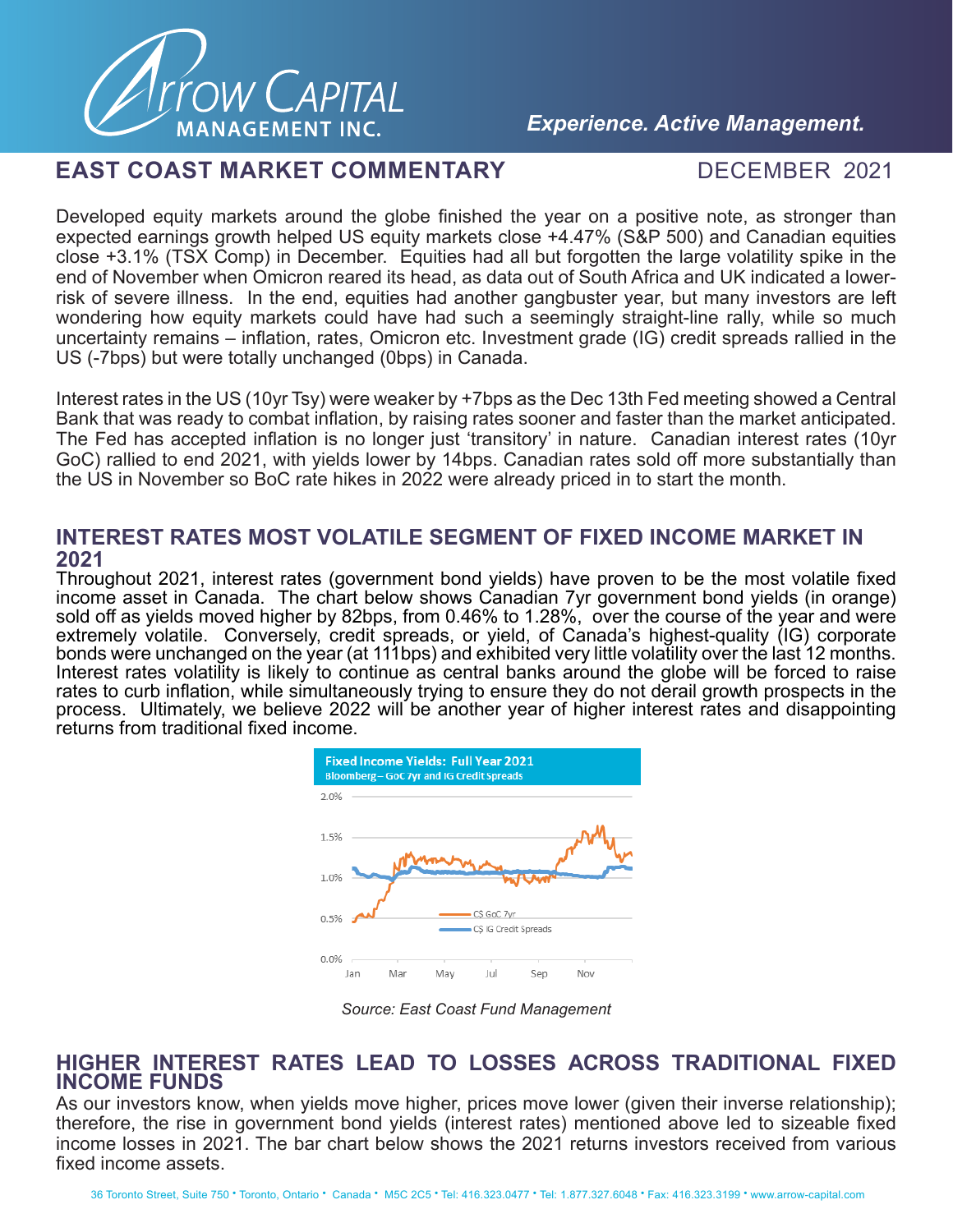# **EAST COAST MARKET COMMENTARY** DECEMBER 2021



*Source: East Coast Fund Management*

The benchmark 10yr government bond (GoC 10yr) in Canada ended the year with losses in excess of -5%. All bonds, including corporate bonds, have a government bond (interest rate) component and an additional credit spread, which compensates investors for buying the debt of an investment grade company rather than that of the government. As a result, even corporate bonds, whose credit spreads were unchanged on the year, suffered losses in 2021. Their significant positive correlation to rates overwhelmed any diversification benefit of owning credit spreads within a corporate bond. The US\$ high yield index (HYG), which carries much greater risk, outperformed our strategy by only 2%. This index invests in speculative (non-IG rated) assets that we believe do not adequately compensate investors for their higher risk at this time.

The outlook for interest rates remains bleak. Bloomberg's survey of US economists shows strategists expect 10yr yields in the US to rise by more than 50bps+ on average in 2022 (from 1.51% to 2.04%). If predictions are true, a 50bps rate rise in 10yr yields would correspond to a rough price drop, or negative return, of -4.5%, and represent a sizeable headwind for fixed income assets to start 2022.

Inflation and interest rate uncertainty in 2021 has reduced traditional fixed income allocations within many portfolios. The white elephant that remains is a significantly overweight equity allocation, and no clear investment strategy to protect investor's capital if equities weaken. Mike MacBain, our CIO, discusses the investment team's outlook for 2022 in our December podcast. We remain committed to short-dated, high-quality Canadian IG credit, active management of interest rate exposure and defensive positioning to start 2022. We believe East Coast's alternative fixed income strategy has earned a place within any diversified investment mix.

## **MARKET SNAPSHOT**

| Canada                                             | N.                | US                                             | ≝             |
|----------------------------------------------------|-------------------|------------------------------------------------|---------------|
| Credit (Bloomberg Barclays Cdn<br>Corporate Index) | Obps (unch)       | Credit (Barclays US Aggregate<br>Credit Index) | -7bps (rally) |
| <b>Equities</b> (TSX Composite)                    | $+3.10%$          | <b>Equities</b> (S&P 500)                      | $+4.47%$      |
| <b>Interest Rates (GoC 10yr)</b>                   | $-14$ bps (rally) | <b>Interest Rates (TSY 10yr)</b>               | +7bps (weak)  |

Thank you for your continued interest in the Fund. For further information, please contact your regional Arrow Capital Management representative.

## Sincerely, **East Coast Fund Management Inc.**